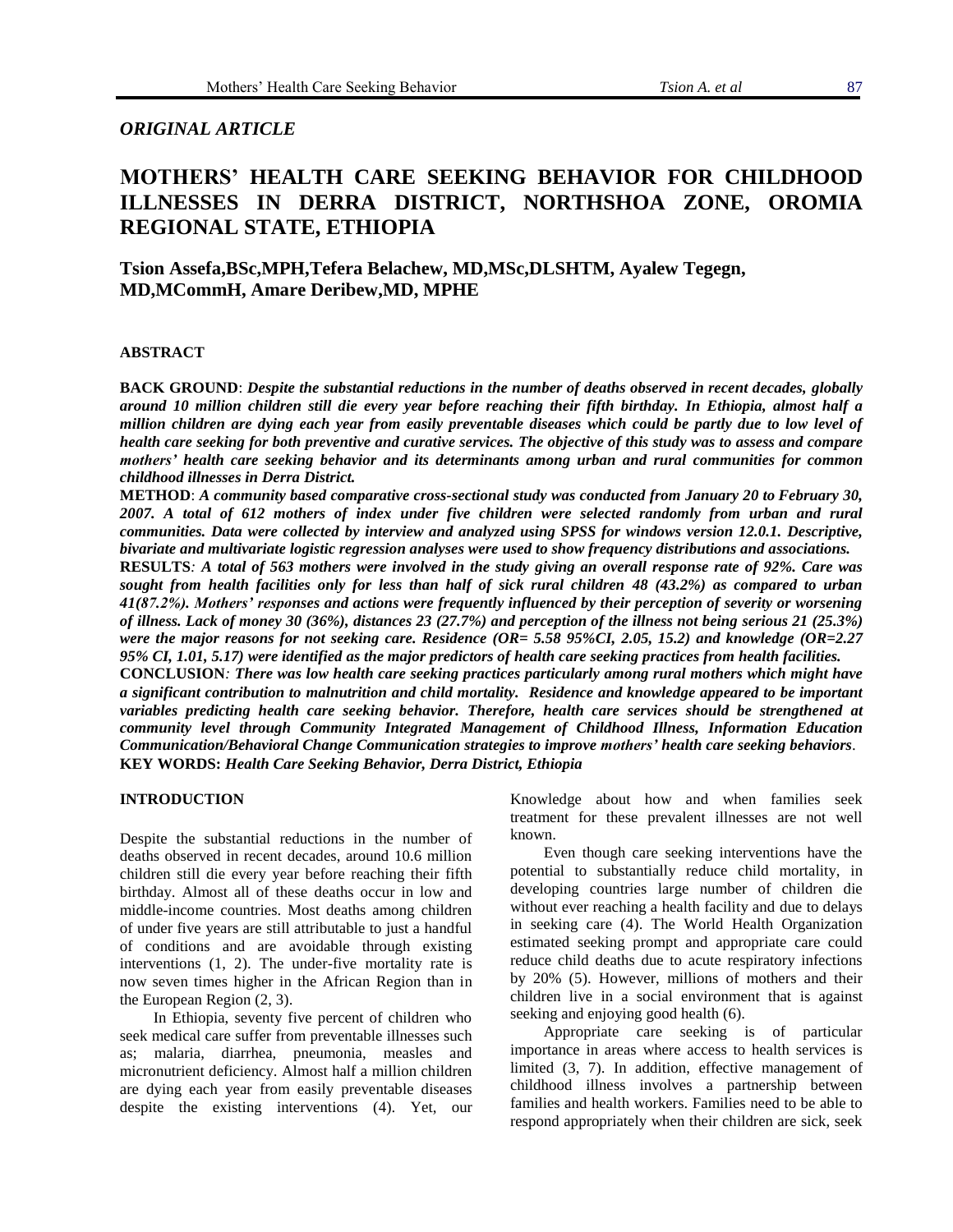a timely assistance when children need additional care and give the recommended treatments (8).

The IMNCI strategy has now been extended into communities and households to promote improved preventive and curative health behaviors to address the major causes of childhood illness and death (9). This strategy is adapted by Ministry of Health of Ethiopia to reduce child mortality (10).

Although progress has been made in Ethiopia, access and utilization of health care facilities remains low. Only 63% of the households reside in less than 2-hours walk (10 km) from a health facility. Child immunization represents the greatest use (54%) of health service, with a lesser proportion receiving treatment for illnesses (43%) (11) and less than 20% in 2005 Ethiopian Demographic and Health Survey (12).

The objective of this study was to assess mothers' care seeking behavior for common childhood illnesses (acute respiratory infections, malaria and diarrhea) and influencing factors.

Methods and Materials

The study was conducted in Derra District, North Shoa Zone, Oromia Regional State, Ethiopia. Gundomeskel Town is the capital of Derra; located 214 kilometers (k.ms) north of Addis Ababa. The district has 33 rural kebele and one urban kebele (Gundomeskel). Except Gundomeskel Town, which has a temperate climate, most of the geographic condition of the district is Lowland. According to information obtained from the woreda office, the total population of the woreda in 2006 was 182,660 when projected from the 1994 national census. Out of these 17.2% were under five children. The district has one health center, 2 public clinics which have been promoting to health centers and 18 health posts, which were functional during the study period giving child health services.

A community based Comparative Cross-Sectional study was conducted in January and February months of 2007. The sample size was determined by using Epi Info version 6.04d statistical software, estimating two population proportions: p1- percentage of mothers who seek care from health institution 47% of urban mothers for pneumonia (EDHS 2005), p2- 30% for rural mothers to detect a minimum 17% difference in care seeking practices between urban and rural communities and the other assumptions were  $\alpha=0.05$ ,  $\beta=0.2$ ,  $n1=n2$ ,  $10\%$ non-response rate and design effect of 2 was applied. These gave a sample size of 612 mothers of index under five children.

One urban kebele (Gundomeskel) and three Peasant Associations (PA) were selected through the following sampling Procedure. All peasant associations were grouped into three clusters using local community's naming of the clusters in the different directions from gundomeskel. The three clusters have

range of climatic conditions ("Kolla", "Dega" and "Woinadega") to represent the district. Then from each cluster one Kebele was selected randomly. All households with under five children in the selected kebeles were registered to prepare sampling frame of the study population. The sample size for the rural community (n=306) was allocated to each of the selected kebeles equally. To identify both urban and rural study households, simple random sampling technique was employed. In the cases where there were more than one index mother of under five children per household, one was selected by lottery method. When there were more than one illegible child per mother, mothers were asked about the morbidity experiences of the last three children to capture their health seeking behavior for childhood illnesses considering the differentials in morbidity even among children with the household.

Data were collected using interviewer administered pre-tested structured questionnaires. The data were edited, coded, entered in to a computer, cleaned and analyzed using SPSS for windows version 12.0.1. Descriptive analysis followed by bivariate and then logistic regressions analyses were performed to assess the relative impact of predictor variables on health care seeking behavior.

Wealth quintiles were constructed by asking the presence or absence of durable assets at the household level and then giving a score of 1 if present and score of 0 if absent. The asset mean scores were re-categorized into in five different wealth quintiles of equal proportion (Lowest, Second, Middle, Fourth and Highest wealth quintile groups).

*Knowledge score was calculated by asking different questions on the* main cause, symptoms, prevention and control measures of childhood illnesses and by coding the responses as 1 for correct answer and as 0 for incorrect answer and summing all the values. Respondent who scored above or equals to the mean she were labeled as having good knowledge and those scored below the mean were labeled as poor knowledge about childhood illnesses.

The proposal was ethically reviewed and approved by Faculty of Public Health ethical review committee and oral consent of all mothers was obtained before interview.

#### **The following operational definitions were used;**

**Acute respiratory infection**: all cases who had cough accompanied by short or rapid breathing in the two weeks preceding the survey as perceived by mothers or care takers.

**Community health worker***: was defined as a trained person who was serving the community including Trained Traditional Birth Attendants and Health Extension Workers.*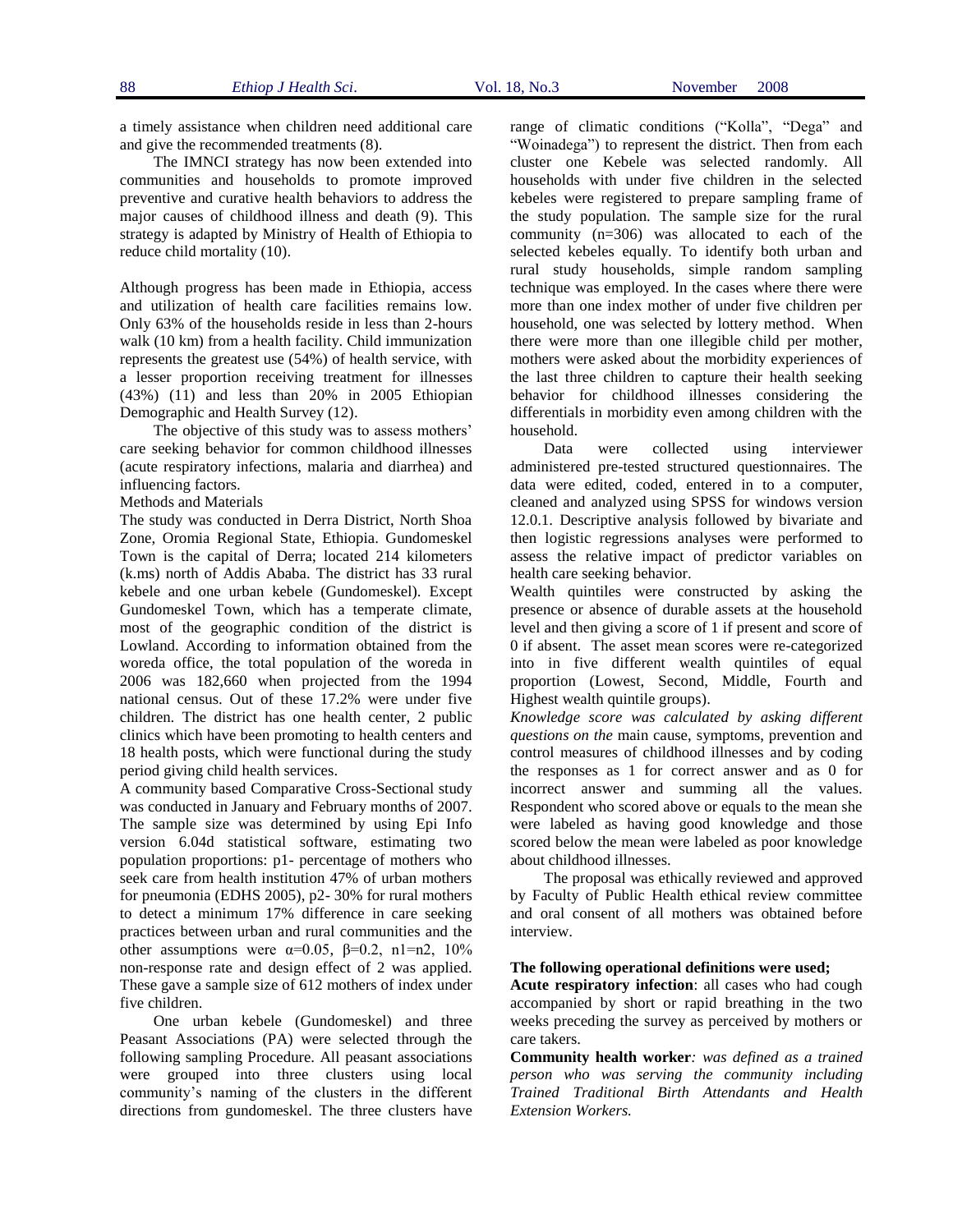*Diarrhea***:** is determined as perceived by mother or caretaker, or three or more loose or watery stools per

day, or blood in stool was reported. *Fever***:** - *perceived by mother as fever or hot body f*or

any child two weeks preceding the survey.

**Health seeking behavior:** was defined as mother's response for signs and symptoms of illnesses to reduce severity, complication or even death after she recognized her child's illness and if she reported visiting any health institutions; health center, health post, privet clinic or at least community health worker. Mothers that did not report visiting any health institution for the perceived common childhood were considered as healthcare non-seeker.

**Rural:** Inhabitants economic activities were mainly based on agriculture and lakes public facility like telephone, high school, health center, road and the like.

**Urban:** for the purposes of this study urban was defined as inhabitants economic activities were mainly based on non agriculture and which have a minimum public services and facility like telephone, high school, and health center and year round road.

# **RESULTS**

A total of 563 mothers were involved in the study giving an overall response rate of 92%. Of these, 282

**Table 2.** Comparison of health seeking behavior by residence of mothers, Derra woreda, Shoa zone, Oromia Regional State, 2007.

|                                                  | Urban    | Rural     | Total    |  |
|--------------------------------------------------|----------|-----------|----------|--|
| <b>Variables</b>                                 | No. (%)  | No. (%)   | No. (%)  |  |
| <b>Children taken to health facilities</b>       |          |           |          |  |
| U (n=47), R (n=111)                              |          |           |          |  |
| Yes                                              | 41(87.2) | 48(43.2)  | 89(56.3) |  |
| N <sub>0</sub>                                   | 6(12.8)  | 63 (56.8) | 69(43.7) |  |
| Time of health seeking after onset of            |          |           |          |  |
| the illness                                      |          |           |          |  |
| U (n= 61), R (n=57)                              |          |           |          |  |
| First day                                        | 10(16.4) | 6(10.5)   | 16(13.5) |  |
| $2nd$ and $3rd$                                  | 22(36)   | 19(33.3)  | 41(34.7) |  |
| $4th$ and $5th$ day                              | 12(19.7) | 9(15.7)   | 21(17.8) |  |
| After $5th$ day                                  | 17(27.9) | 23(40.3)  | 40(33.9) |  |
| <b>Place of treatment</b> U $(n=41)$ , $R(n=48)$ |          |           |          |  |
| Health center                                    | 22(53.7) | 16(33.3)  | 37(41.6) |  |
| Private clinics                                  | 18(43.9) | 10(20.8)  | 28(31.5) |  |
| Health post                                      | 0(0)     | 18(37.5)  | 18(20.2) |  |
| Community health worker                          | 1(2.4)   | 4(8.3)    | 5(5.6)   |  |
| <b>Reason for visiting HF</b>                    |          |           |          |  |
| $U(n=41)$ , R $(n=48)$                           |          |           |          |  |
| Child's condition worsened                       | 39(94.4) | 46 (95.7) | 95(95.0) |  |
| Other peoples' advise                            | 3(5.6)   | 2(4.3)    | 5(5.0)   |  |
| $U=$ urban, $R=$ rural                           |          |           |          |  |

were from urban with the response rate 92.2 % and 281 mothers were from rural with 91.8 % response rate.

Two hundred fourteen (76.2 %) of urban and 187 (66.5%) of rural mothers were less than 30 years of age. Majority, 230 (81.6%) of urban and 271 (96.4%) of rural mothers were married and 188 (66.7%) of urban and 175 (62.3%) of rural mothers were orthodox by religion. Amhara were the dominant ethnic group in both community, urban 177 (62.8%) and rural 172 (61.2%). Two hundred seventy one (96.0%) of rural mothers had no formal education as compared to 201(71.3%) urban mothers. Regarding their occupation, 236(84.0%) of rural and 199 (70.6%) of urban mothers were housewives. The overall household size was 5.4 persons, the rural and urban being 5.9 persons (+ 2.1SD) and 4.9 persons  $(+2.2$  SD) per household, respectively. More than 4% of the rural mothers had three under five children as compared to only 0.7% of the urban. Mean live births were  $3.6$  ( $\pm$ 2.2SD) and  $5.5$ (±3.3SD) children for urban and rural mothers, respectively. 279 (49.6%) of the study population was found in the second wealth quintiles of these, the rural households were 161(57.3%) and are larger than urban 118(41.4%) (Table1).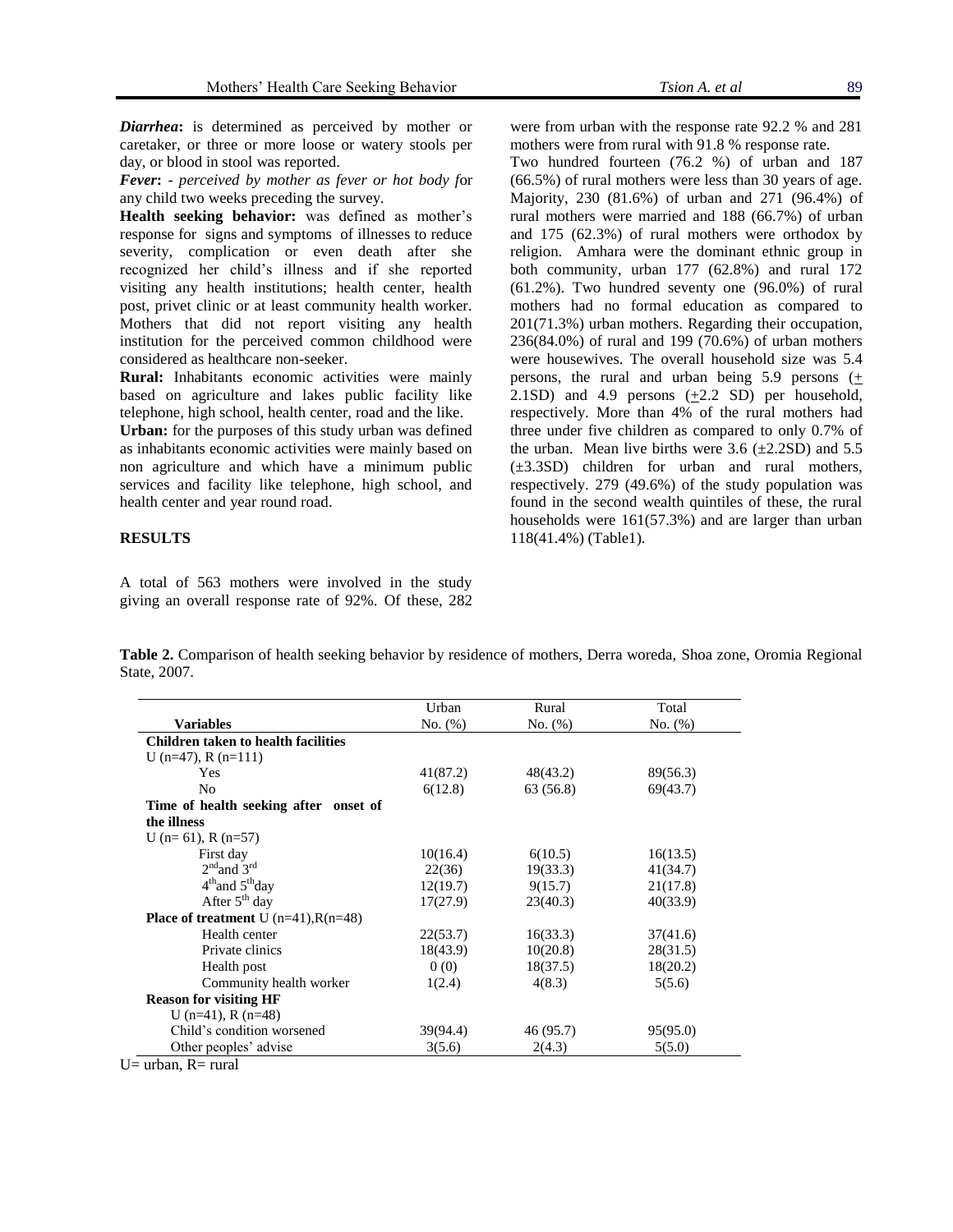| <b>Variables</b>             | Urban $(n=282)$ |      | Rural $(n=281)$  |                  | Total $(N=563)$ |      |
|------------------------------|-----------------|------|------------------|------------------|-----------------|------|
|                              | No.             | $\%$ | No.              | $\%$             | No.             | $\%$ |
| Mothers age                  |                 |      |                  |                  |                 |      |
| $\leq 30$                    | 215             | 76.2 | 187              | 66.5             | 402             | 71.4 |
| $>=31$                       | 67              | 23.8 | 94               | 33.5             | 161             | 28.6 |
| <b>Marital</b> states        |                 |      |                  |                  |                 |      |
| Married                      | 230             | 81.6 | 271              | 96.4             | 501             | 88.9 |
| Currently not married        | 52              | 19.4 | 10               | 3.6              | 62              | 11.1 |
| Religion                     |                 |      |                  |                  |                 |      |
| Orthodox                     | 188             | 66.7 | 175              | 62.3             | 363             | 64.5 |
| Muslim                       | 89              | 31.6 | 106              | 37.7             | 195             | 34.6 |
| Protestant                   | 5               | 1.8  |                  |                  | 5               | 0.9  |
| Ethnicity                    |                 |      |                  |                  |                 |      |
| Amhara                       | 177             | 62.8 | 172              | 61.2             | 349             | 62.0 |
| Oromo                        | 103             | 36.5 | 109              | 38.8             | 212             | 37.6 |
| Other $\frac{8}{3}$          | $\overline{2}$  | 0.7  | $\boldsymbol{0}$ | $\boldsymbol{0}$ | $\overline{2}$  | 0.4  |
| Formal education             |                 |      |                  |                  |                 |      |
| Has formal education         | 81              | 28.7 | 10               | 3.6              | 91              | 16.2 |
| No formal education          | 201             | 71.3 | 271              | 96.4             | 472             | 83.8 |
| Occupation                   |                 |      |                  |                  |                 |      |
| Houses wives                 | 199             | 70.6 | 236              | 84               | 435             | 77.3 |
| Not houses wives             | 83              | 29.4 | 45               | 16               | 128             | 23.7 |
| Number of U5 children per HH |                 |      |                  |                  |                 |      |
| 1                            | 222             | 78.7 | 159              | 56.6             | 381             | 67.7 |
| $\overline{2}$               | 58              | 20.6 | 110              | 39.1             | 168             | 29.8 |
| $\overline{3}$               | $\overline{2}$  | 0.7  | 12               | 4.3              | 14              | 2.5  |
| No live births (parity)      |                 |      |                  |                  |                 |      |
| $\leq$ 3                     | 204             | 72.3 | 129              | 45.9             | 333             | 59.1 |
| $\geq 4$                     | 78              | 27.7 | 152              | 54.1             | 230             | 40.9 |
| Family size                  |                 |      |                  |                  |                 |      |
| $\leq 6$ persons             | 256             | 80.1 | 167              | 59.4             | 393             | 69.8 |
| $\geq$ 7 persons             | 26              | 19.9 | 114              | 40.6             | 170             | 30.2 |
| Wealth quintiles             |                 |      |                  |                  |                 |      |
| Lowest                       | 68              | 24.1 | 90               | 32.0             | 158             | 28.1 |
| Second                       | 118             | 41.8 | 161              | 57.3             | 279             | 49.6 |
| Middle                       | 75              | 26.6 | 29               | 10.3             | 104             | 18.5 |
| Fourth                       | 14              | 5.0  | 1                | 0.4              | 15              | 2.7  |
| Highest                      | 7               | 2.5  | $\boldsymbol{0}$ | $\boldsymbol{0}$ | $\tau$          | 1.2  |
|                              |                 |      |                  |                  |                 |      |

**Table1**. Socio-demographic characteristics of mothers, Derra woreda, North Showa Zone, Oromia Regional State, 2007.

§ Gurage

Of those under five children who had diarrhea, fever, ARI and other illnesses two weeks preceding the survey, higher proportion of those from urban community were taken to health facilities or providers than rural. 19 (86.4%) of urban children who had diarrhea and 17(75.0%) who had fever were taken to health facilities or providers compared to rural children where only 25(45.5%) with diarrhea, 16(34.8%) with ARI and 11(34.4%) with fever were taken for treatment to health facilities or health care provider. when we see care seeking preference by the type of illnesses, the same proportion of urban mothers sought care for diarrhea and ARI compared to rural mothers who sought care more frequently for diarrhea than ARI and fever (Fig. 1).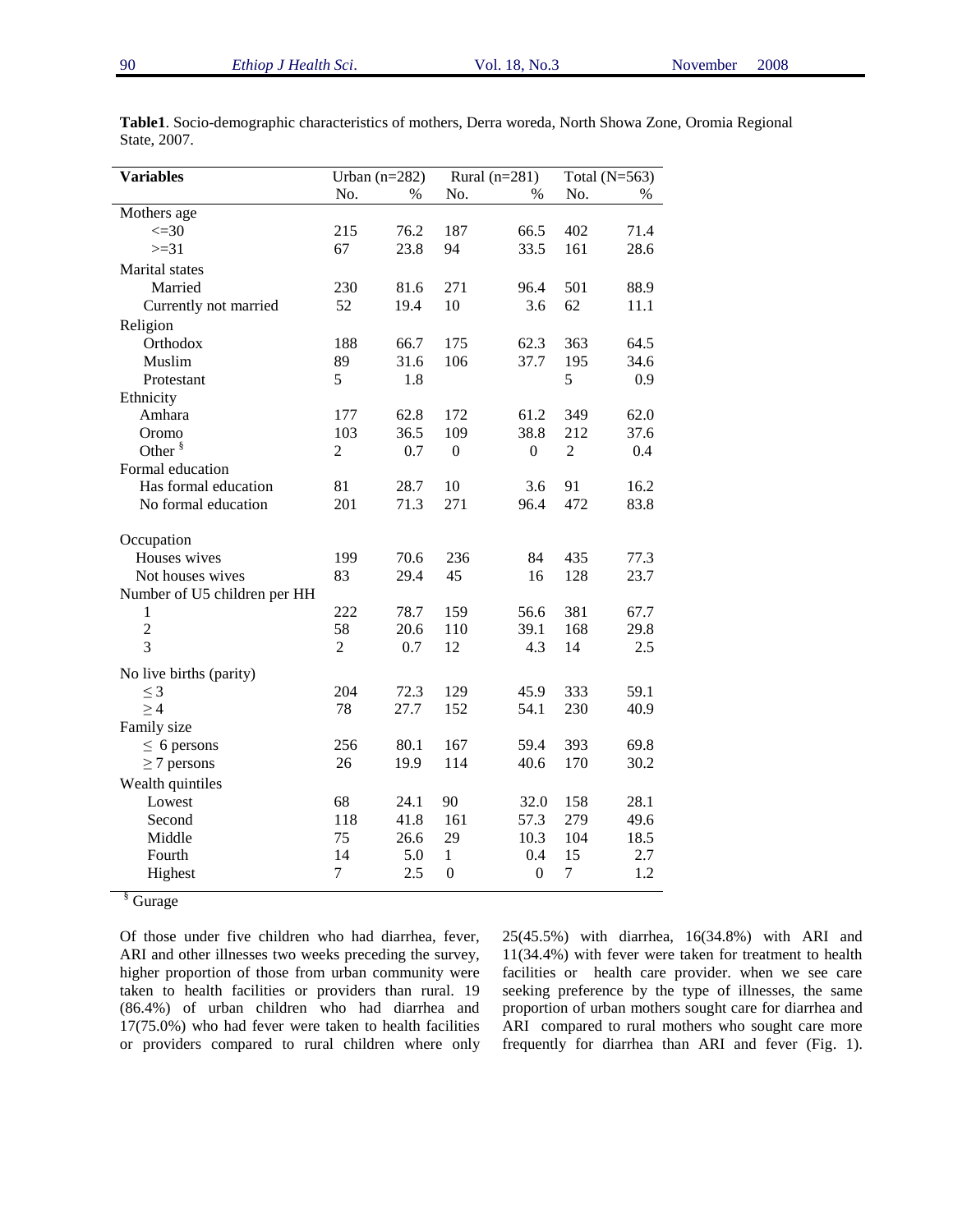

When we see the overall health care seeking, out of 111 sick rural children only 48 (43.2%) were taken to health facilities as compared to 41(87.2%) urban cases. Health center 22(53.7%) and private clinic 18 (43.9) were frequently visited by urban mothers. Whereas the rural mothers frequently visited health post 18(37.5%) and health center 16(33.3). Of the total treated episodes of illnesses, care was sought on the first day of perceived onset of illness only for 10(16.4%) and 6(10.5%) of urban and rural, respectively. For the rest, 51(89.5%) of rural and 51(83.6%) of urban episodes of illnesses, care seeking was started on the second and subsequent days of perceived onset of illnesses. As explained by the respondents, worsening of illness 95(95.0%) was the main reason that initiated to visit the health facilities for both urban and rural mothers (Table 2).

Mothers' main reasons for not seeking care from health facilities were lack of money 30 (36%), far distance from health facility 23(27.7%) and perceived illness was not serious 21(25.3%) as presented in Figure 2. In bivaraite analysis economic statuses of mothers (OR=2.3, 95% CI, 1.11, 4.96), illness perception (OR=2.43, 95%CI, 1.2, 4.85), residences (OR=8.99, 95%CI, 3.46, 23.1) and knowledge of mothers (OR=2.9, 95%CI, 1.42, 5.99) had significant association. In addition, to identify the predictor variable of health care seeking practice multivariate logistic regression analysis was performed, as the result revealed mothers who live in urban area and who had good knowledge about childhood illnesses were more likely to seek care from the health facilities than the others with the odds ratio of (OR=5.58 95% CI, 2.05, 15.2) and (OR= 2.27, 95% CI, 1.01, 5.17), respectively. However, illness perception and socioeconomic statuses were no longer significant after adjusted to the other factors (Table 3).



Figure 2. Main reasons for not seeking treatment from health, cilities, Derra woreda, North Shoa, Oromia Regional State, 2007

| Variables | Health care Seeking |    | Odds Ratio (95%CI) |          |  |
|-----------|---------------------|----|--------------------|----------|--|
|           | Yes                 | Nο | Crude              | Adjusted |  |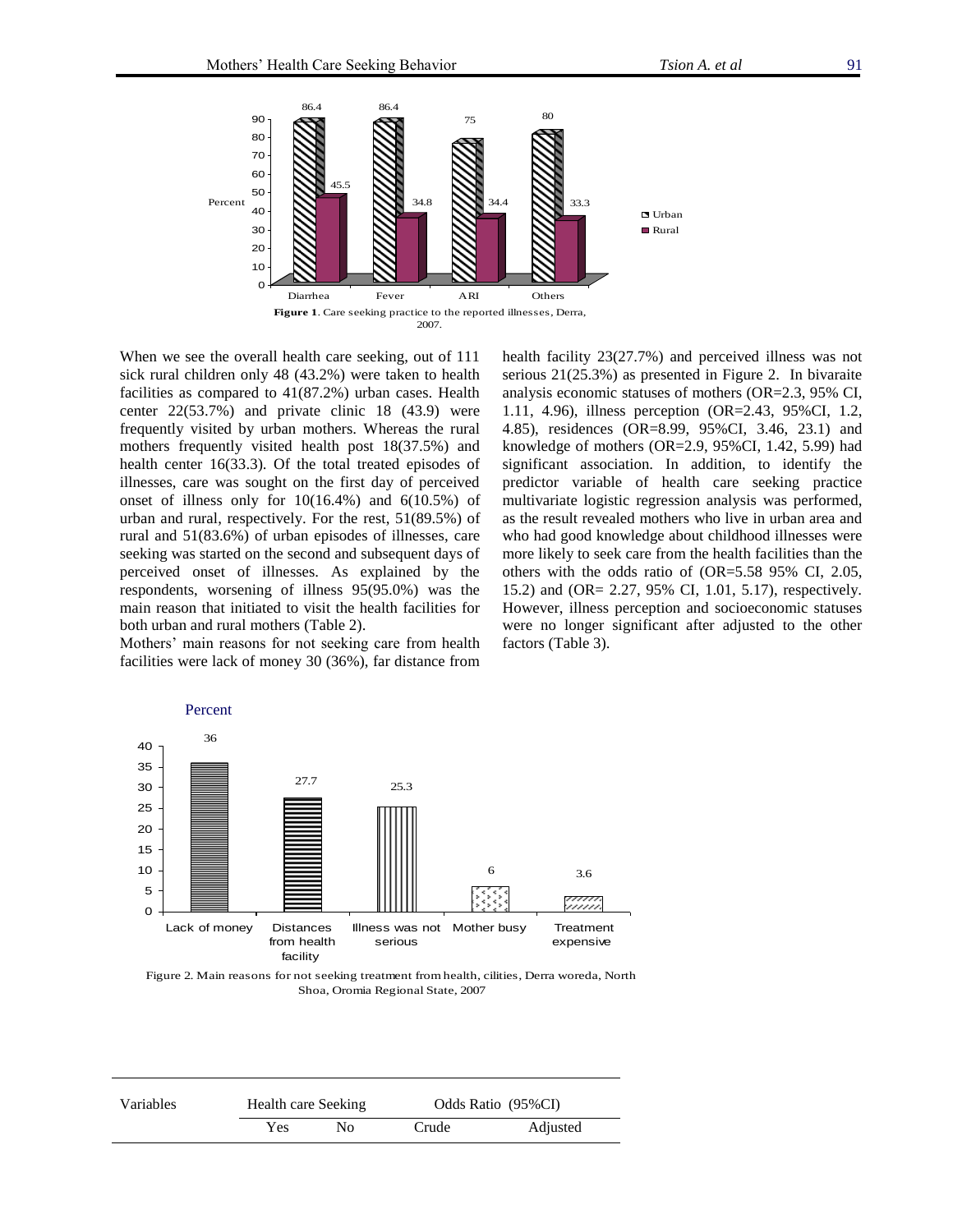| 92                  | Ethiop J Health Sci. |    | Vol. 18, No.3       |                                       | 2008<br>November                    |  |
|---------------------|----------------------|----|---------------------|---------------------------------------|-------------------------------------|--|
| Residences          |                      |    |                     |                                       | Table<br>3 <sub>1</sub><br>Logistic |  |
| Rural               | 41                   | 58 | 1                   | 1                                     | analysis to identify                |  |
| Urban               | 38                   | 6  |                     | 8.99 (3.46, 23.1) 5.58 (2.05, 15.2)** | predictor of health are so          |  |
| Mothers' age        |                      |    |                     |                                       | health                              |  |
| $\leq 30$ years     | 57                   | 38 | 1                   | 1                                     | facilities<br>or provider           |  |
| $\geq$ 31 years     | 22                   | 26 | 0.56(.28,1.13)      | 0.50(0.16, 1.5)                       | Derra, 2007.                        |  |
| Family size         |                      |    |                     |                                       |                                     |  |
| $\geq$ 7 person     | 26                   | 30 | 1                   | 1                                     |                                     |  |
| $\leq$ 6 person     | 53                   | 34 | 1.7(0.91, 3.54)     | 1.16(0.42, 3.22)                      |                                     |  |
| Mothers education   |                      |    |                     |                                       |                                     |  |
| Non formal          | 71                   | 59 |                     | 1                                     |                                     |  |
| Formal              | 8                    | 5  | 1.33(0.41, 4.28)    | 0.65(0.13, 3.1)                       |                                     |  |
| Illness perceptions |                      |    |                     |                                       |                                     |  |
| Mild                | 23                   | 32 |                     |                                       |                                     |  |
| Severe              | 56                   | 32 | $2.43(1.2, 4.85)^*$ | 1.87(.85, 4.1)                        |                                     |  |
| Wealth quintiles    |                      |    |                     |                                       |                                     |  |
| First and second    | 32                   | 14 | 1                   |                                       |                                     |  |
| Third and above     | 47                   | 50 | $2.3(1.11, 4.96)^*$ | 1.2(0.41, 3.58)                       |                                     |  |
| Occupation          | 61                   | 55 |                     |                                       |                                     |  |
| Housewives          | 18                   | 13 | 1                   | 1                                     |                                     |  |
| Not housewives      |                      |    | 1.15(0.51, 2.5)     | 1.1(0.33, 3.7)                        |                                     |  |
| Knowledge           |                      |    |                     |                                       |                                     |  |
| Poor                | 4039                 | 48 |                     |                                       |                                     |  |
| Good                |                      | 16 | $2.9(1.42, 5.99)$ * | $2.27(1.01, 5.17)^*$                  |                                     |  |

**Table 3**. Logistic regression lysis to identify independent lictor of health are seeking from lth lities or providers  $(n=143)$ ,

Note- \* p< 0.05, \*\* p < 0.001

#### **DISCUSSION**

Care seeking interventions have the potential to substantially reduce child mortality, in the country where common childhood illnesses are a major problem. Prompt and appropriate care seeking practices have importance to avoid many deaths attributed to delays and not seeking care particularly in developing countries (4). However, in this study, care was sought from health facilities only for less than half sick rural children in addition for most care seeking was started on the second and subsequent days. Worsening of illness initiated almost all mothers to visit health facility. The possible reason for delay could be trying of home care including traditional treatment, lack of money and access to health facilities. Similar findings were reported from Ethiopia (11, 12, 13) and other developing countries (14) while, better practices were recorded from studies in Kenya and Nigeria (13, 16). This could be due to differences in accesses to health facilities, educational backgrounds, cultural factors and socio economic status. Rural mothers sought medical treatment to diarrhea than fever and ARI which is consistent with the findings of other studies (17, 18).

In this study, mothers' responses and practices were frequently influenced by their perception of severity of illness which is consistent with reports of other studies (18, 19, 20). In South Africa, perceived severity of illness and socioeconomic status were strong predictors of place of treatment (21), while the Sudan finding was inconsistent (22). This might be due to sociodemographic and cultural differences.

Ideally, the principles of primary health care in both communities (urban and rural) should have similar care seeking behavior for common childhood illness. To realize this, the Ethiopian Ministry of Health of has launched a new innovative household level health service through health extension program during the  $2<sup>nd</sup>$  health sector development program (HSDP) (2002/03-2004/05). However, in the present study rural and urban mothers have differences in treatment-seeking pattern which is in accordance with reports of others studies that showed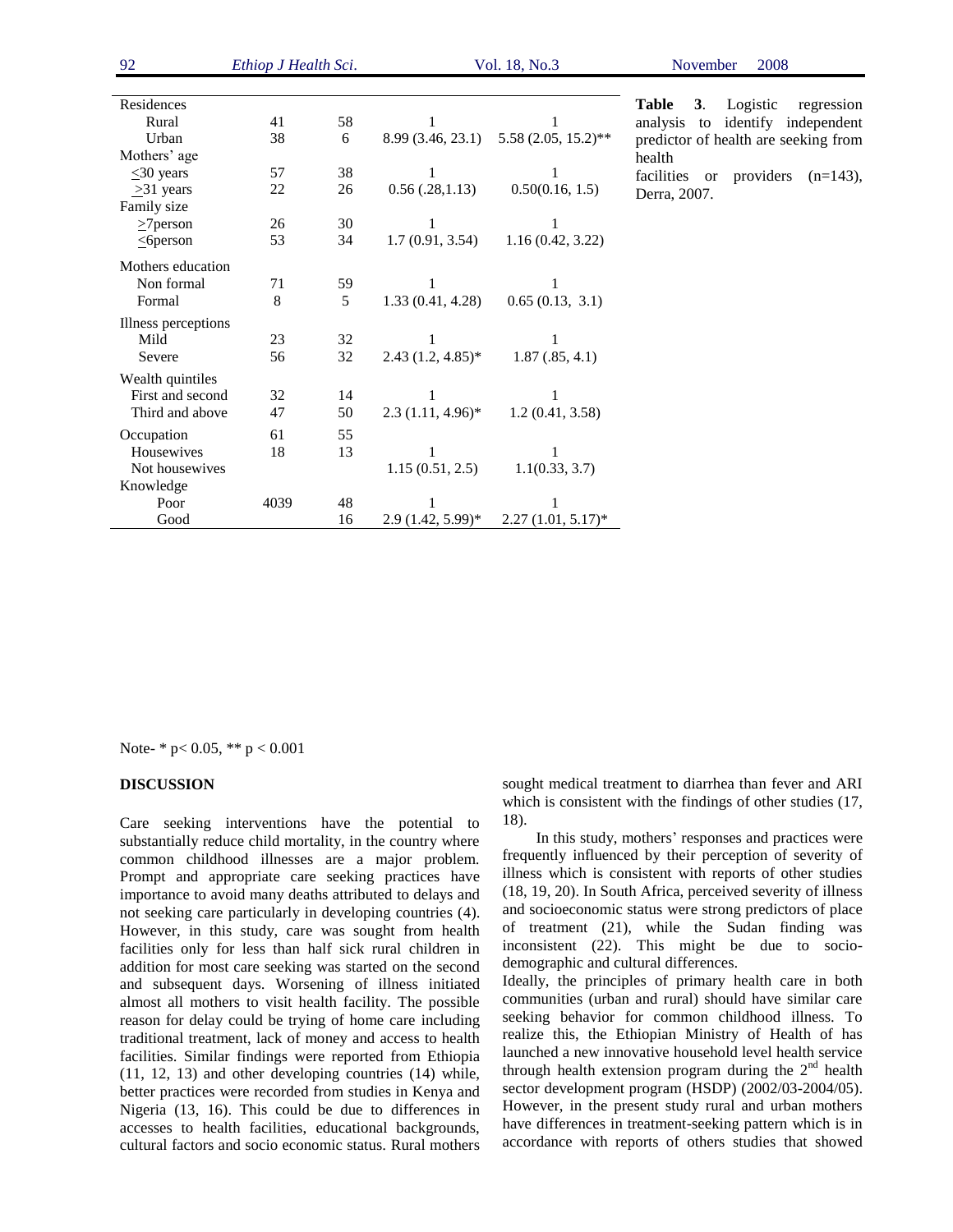residence was the major predictor for health seeking behavior (23, 24).

Poverty is a serious constraint on a family's choices about how to treat children's illnesses. In addition, the availability of modern health facilities within the community has a substantial impact on the type of providers sought to treat children's illnesses (25). This study also showed that the major reasons why treatment was not sought from health facility were lack of money and distances from health facilities as shown in figure2. In other studies proximity to the health facility and availability of finance were factors that determine health care seeking (20, 23, 25).

Considering the illness was not serious was reported as a reason for not seeking care from the health facilities in this study which could be explained by mothers' ability to recognize when children need treatment. Another reason given for not seeking care out side home was mothers' being busy, which is in agreement with other studires where mother's obligations to remain at home and fulfill other household responsibilities were negatively associated with care seeking (26,13).

The finding from the logistic regression analysis showed that mothers who live in urban area were more likely to seek care from the health facilities than the rural mothers consistent with other studies (21, 23, 24). In addition, mothers who had good knowledge about childhood illnesses were more likely to seek care from health facilities than mothers who had poor low knowledge similar to reports from other studies (27, 28).

In conclusion for the preventable childhood illnesses with the existing interventions care seeking practices were low. On top of this, there is a great difference in treatment seeking practices between urban and rural mothers which calls for a serious consideration to the rural mothers. Seeking appropriate health care and promoting care for these prevalent illnesses were not only low but also were delayed. Lack of money, distances from health facilities and mothers' being busy with household chores were challenges to seek health care. To improve health seeking behaviors of mothers, basic health care services should be strengthened at the community level.

The started Health Extension Program should be strengthened with basic curative services for common childhood illnesses at community level. Tailored IEC/BBC strategies should be considered to enhance appropriate and prompt health care seeking practices with proper home based care.

## **ACKNOWLEDGMENTS**

Jimma University is acknowledged for the financial support. Derra woreda administration, Derra woreda health office, Gundomeskel high school, study subjects, Menschen für Menschen Derra project, and the elders of Gundemeskel Town deserve special thanks for their cooperation.

### **REFERENCES**

- 1. WHO. World Health Report, Geneva, Switzerland, World Health Organization. 2004
- 2. WHO: Child Survival a Strategy for the African Region fifty-sixth session Addis Ababa, Ethiopia, 28 Aug–1 September 2006
- 3. Mariam C, Ronald J, Waldman. The Evolution of Child Health programs in developing Countries: From Targeting Diseases to Targeting people, Genebra, *Bulletin of WHO*, 2000; 78 (10). 3
- 4. Terra de S, Peterson KE, Andrade FM, Gardner J, Ascherio A. Circumstances of post-neonatal death in Ceara, Northeast Brazil. Mothers health care-seeking behaviors during infants\_ fatal illness. *Social Science and Medicine,* 2000;51:1675–1693.
- 5. Victora C, Jennifer B, Olivier F, Roeland M. Reducing deaths from diarrhea through oral rehydration therapy. *Bulletin of WHO* , 2000;l(78):10.
- 6. Jaffré Y. Inhospitable Medicine: Difficult Relations between Carers and Cared for in five West African capital cities Paris, Karlhala, 2003.
- 7. Aguilar A., Alvarado R., Cordero D. Kelly P, Zamora A & Salgado R; Mortality Survey in Bolivia, the Final Report. Investigating and Identifying the Causes of Death for Children Under Five. *BASICS*, Virginia, 1998.
- 8. WHO. African Region Ethiopia Integrated Management of Childhood Illness. WHO: Geneva, 2001
- 9. WHO. Management of Childhood Illnesses. WHO: Geneva, 1997.
- 10. FMoH. Implementation strategy for the household and community components of IMCI in Ethiopia: Addis Ababa, Ministry of Health, 2001.
- 11. ESHE. Twelve Baseline Health Surveys Household Health Facility Health Systems Performance Health Care Financing Conducted in: Amhara, Oromia and Southern Nations Nationalities & Peoples' Regions Addis Ababa, Ethiopia, March, 2005.
- 12. CSA. Ethiopia Demographic and Health Survey, 2005.
- 13. Kenneth Hill. Frameworks for Studying the Determinants of Child Survival. *Bulletin of the World Health Organization*, 2003; 81 (2).
- 14. Savigny D, Mayombana C, Mwageni E, and et al. Care-seeking patterns for fatal malaria in Tanzania. *BioMed centra, malarJ*, 2004; 3:27.
- 15. Negussie T, Chepngeno G. Determinants of health care seeking for Childhood illnesses in Nairobi slums. *Tropical Medicine and International Health*, 2005; 10 (3):240–245.
- 16. Adegboyega AA, Onayade AA, and Salawu O. Careseeking behavior of caregivers for common childhood illnesses in Lagos Island local Government Area, Nigeria. *Niger J Med*, 2005; 14(4): 461